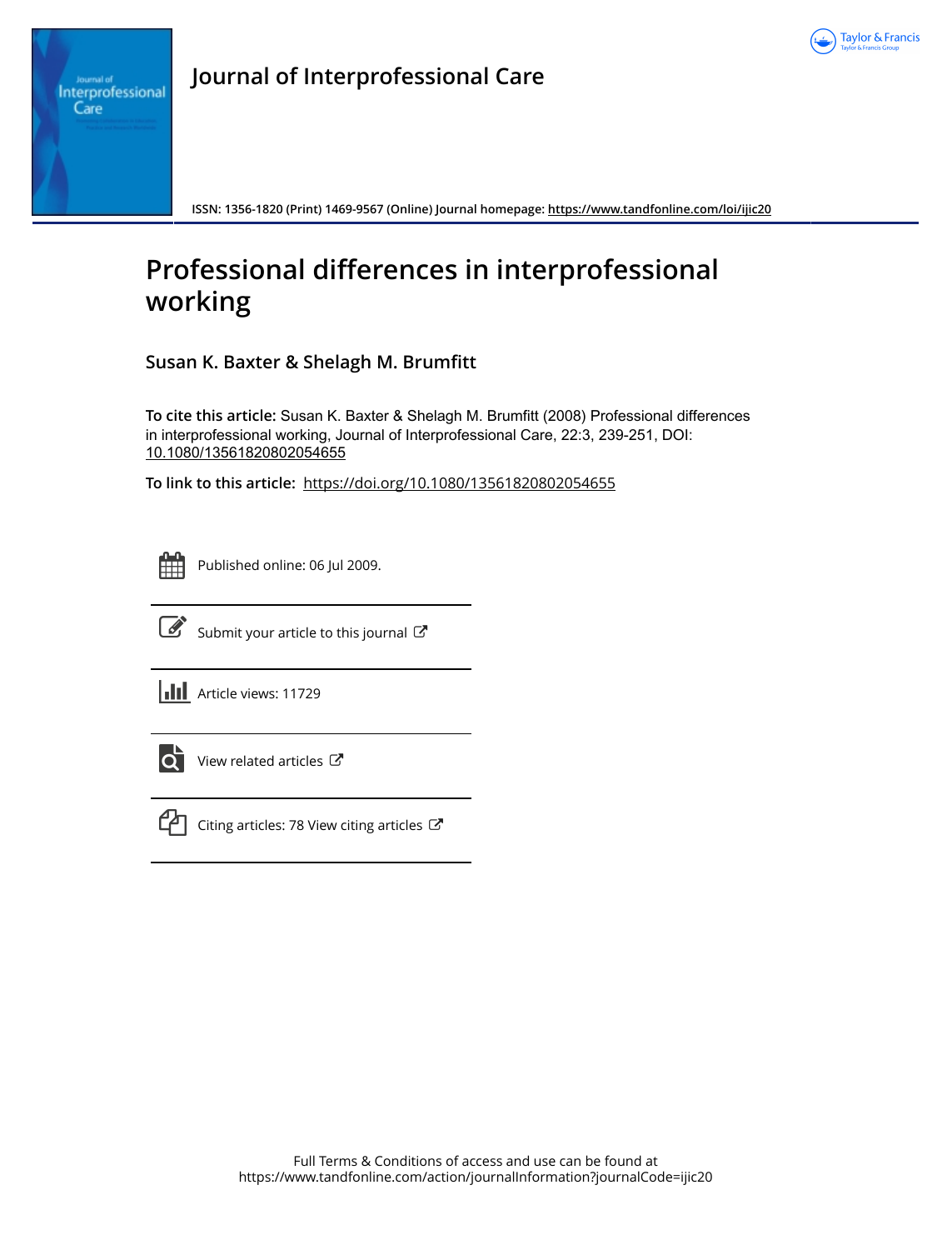# Professional differences in interprofessional working

# SUSAN K. BAXTER & SHELAGH M. BRUMFITT

<sup>1</sup> Academic Unit of Child Health, and <sup>2</sup> Department of Human Communication Sciences, University of Sheffield, Sheffield, UK

#### Abstract

UK government policy is encouraging healthcare staff to blur traditional roles, in the drive to increase joint working between practitioners. However, there is currently a lack of clarity regarding the impact that changes to traditional working practice might have on staff delivering the services, or on patient care. In this article, we report findings from three qualitative case studies examining interprofessional practice in stroke care, in which the influence of professional differences emerged as a significant theme. We draw on findings from individual semi-structured interviews, as well as fieldwork observations, to describe the influence of professional knowledge and skills, role and identity, and power and status considerations in interprofessional working. The insights that were gained contribute to the understanding of how professional differences impact on healthcare staff joint working, and suggest that the elements identified need to be fully considered in drives towards changed working practice.

Keywords: Interprofessional working, professional, case study, stroke

# Introduction

In the UK the call for change to healthcare service delivery has become a resounding one over the last few years, with attention being paid to the way that healthcare staff are trained, employed, developed by further training, and work together. These changes have been driven by an explosion of policy documents (Department of Health [DoH], 2000a,b,c; DoH, 2004) as part of a ten-year process of reform of the National Health Service. Leathard (2003, p. 30) describes these policy documents as leading to an ''avalanche of change'' in healthcare staff working practice.

Throughout the history of the National Health Service, the professions and elements of professionalism have played a central role in service delivery. It has been noted that a major distinction between joint working practice in healthcare and in other contexts such as business and industry, is that workers in healthcare have professional groupings and different allegiances (Firth-Cozens, 2001). Professional organizations were developed to support practitioners in enhancing standards of care and in policing standards of their colleagues (Saks, 2000). Traditionally, definitions of professional practice have emphasized the key aspects as being: a high degree of expertise; the freedom to control the management of the task; a system of ethics; professional standards; and autonomy and dominance over

Correspondence: Susan Baxter, PhD, MSc, M.Ed, BSc, MRCSLT, Reg HPC, Academic Unit of Child Health, University of Sheffield, PGME Stephenson Unit, Western Bank, Sheffield S10 2TH, UK. Tel: +44 (0)1226 765183. E-mail: s.k.baxter@sheffield.ac.uk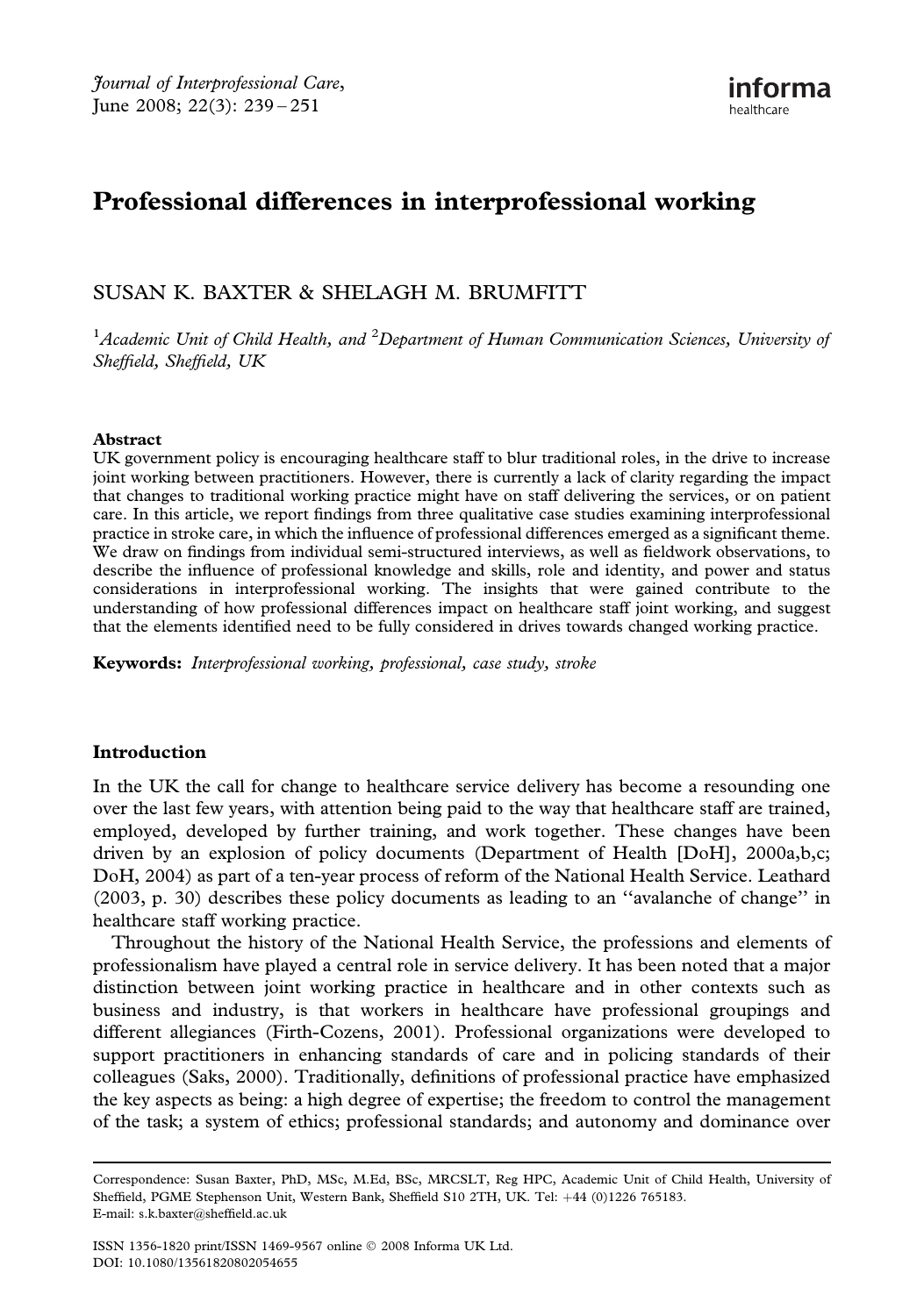other groups (Southon & Braithwaite, 2000). Authors however, have emphasized the need for new understandings of traditional professional relationships in response to changing healthcare delivery. Higgs and Jones (2000, p. 4) for example call for an "interactional professional'' model, redefining professional autonomy as ''independence in function . . . . . . . . combined with responsibility and accountability for one's actions''. Similarly, Hafferty and Light (1995) discuss the need for ''reprofessionalization'' as individuals shift their identity and commitments from their profession to the organization that they work in.

Medicine is the most established and dominant of the healthcare professions (Hafferty & Light, 1995; Page & Meerabeau, 2004). Other professions such as nursing and the therapy professions (for example Occupational Therapy, Physiotherapy and Speech and Language Therapy) have faced challenges in establishing position and status (Saks, 2000). Interprofessional working clearly presents considerable challenges to practices dominated by these power and status considerations. Colyer (1999) argues that ''the leadership presently vested in medical practitioners must change'' if joint working is to be a reality. Similarly, Kennedy (2006) emphasizes that professionals must be encouraged to redefine their professionalism in order to change power differentials. In a discussion of Co-operation Theory and Social Exchange Theory, Loxley (1997, p. 39) describes the need for parties to have equal powers if joint working is ''not to degenerate into coercion''.

Professional differences have been described as ''tribalism'' (Beattie, 1995), developed as a result of professions evolving separately, with deeply rooted boundaries between them. These differences may be a result of different training and philosophical approaches underpinning the professions (Fitzsimmons & White, 1997). Practitioners traditionally have been trained to function both independently and autonomously within professional groupings, and also have adopted the identity, norms and stereotypes held by members of their particular profession as part of a process of professional socialization (Fitzpatrick et al., 1996; Howkins & Ewan, 1999; Mann et al., 2005).

Policy changes are impacting on these professional groupings, encouraging role blurring and role re-design, with calls for greater flexibility in individual roles and skills as patient needs demand (Skills for Health, 2006). Humphris and Masterson (2000, p. 187) emphasize that a ''whole-systems approach'' to role development is needed, with professions evolving to ''become almost unrecognisable in the nature of their role and function''. Other authors emphasize that a balance has to be found which respects individual profession expertise, identity and responsibility, but which equally recognizes interests and qualities shared with others (Biggs, 2000). It has been argued that there may be a need for ''domain mapping'' to help workers understand their own role and that of others (Hornby & Atkins, 2000, p. 155), if the danger of role confusion (Lahey & Currie, 2005) or ''a sense of loss and insecurity'' (Williams & Sibbald, 1999) is to be avoided.

As the primary means of distinguishing one profession from another, professional knowledge is a key concept in healthcare working practice. Hall (2005) argues that there are differences in the way that individual professions construe and use professional knowledge. He describes clinicians ''looking at the same thing and not seeing the same thing'', as a result of possessing profession-specific ''cognitive maps''. Hubbard and Themessl-Huber (2005) highlight the potential complexity of the erosion of traditional profession-specific knowledge boundaries, emphasizing that joint working is not just about transferring information between professionals, but about creating new thinking. Authors such as Jeffery et al. (2005) echo the significance of examining processes for sharing profession-specific knowledge, describing the need to create ''shared mental models'' (shared knowledge and understandings) in successful interprofessional working.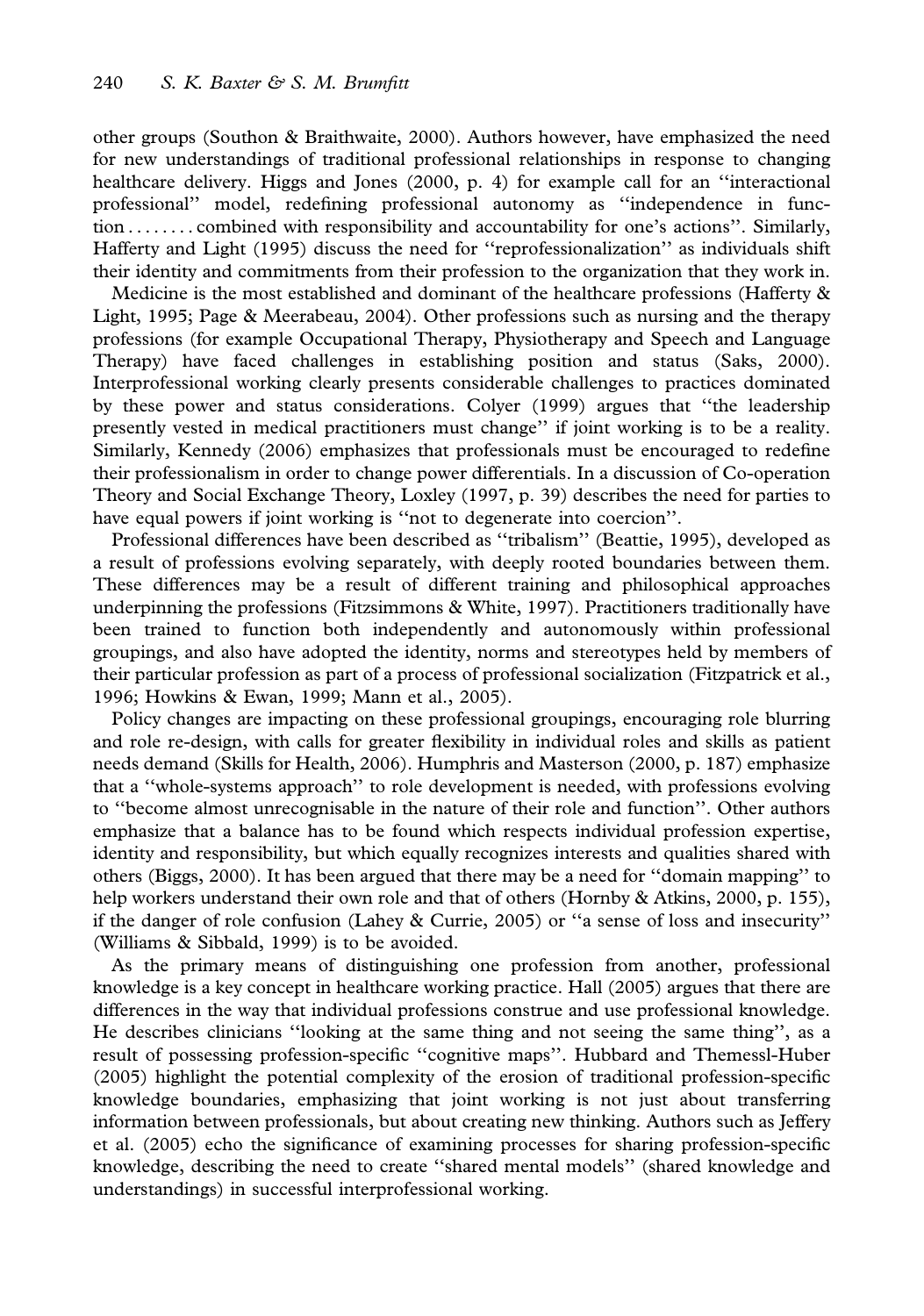#### Purpose

Our purpose in this article is to report findings from a qualitative multiple-case study, which explored the nature of joint working practice amongst staff providing services to stroke patients. In the UK, stroke care has been at the forefront of interprofessional working, with ongoing audits and standards specifying the involvement of a range of professionals in service delivery (Royal College of Physicians, 2006). This study aimed to examine joint working amongst these professionals, and to explore elements which impact on functioning, such as organizational conditions, team relationships, and communication systems. In this article we aim to present one aspect of the study, the findings relating to the theme of professional groupings, which emerged as particularly significant. In particular we examine data relating to profession-specific knowledge and skills, professional role and identity, and perceptions of power and status linked to professional background.

### Method

The findings reported are from in-depth case studies of joint working practice at three sites providing care to stroke patients. We used purposive sampling to select examples of practice across a typical stroke care pathway of hospital ward, specialist stroke unit, and community stroke team within a single region of the UK. Ethical approval was obtained via the NHS ethics procedure as a multi-site study, and research governance procedures for each organization were adhered to.

Data were collected via several sources. In particular for the findings reported here, we used semi-structured interviews with staff of thirty to forty five minutes duration, together with periods of fieldwork observation. The interviews were carried out by the first author, tape-recorded and later transcribed. A topic guide (Berg, 1998) was prepared, encompassing significant features of joint working identified in the literature, and developed following three pilot study interviews. The topic guide included: staff perceptions of working practice at the sites; organizational conditions; goal setting; team process and team roles; professional roles and identity; beliefs about teamworking; and communication systems. A total of 37 interviews were carried out, with sampling to represent a range of professions and length of experience (see Table I).

In order to gain insight into the context at first hand, we used an observation method in conjunction with the individual interviews. Observational methods may be of several types, with a continuum of participation at one end to observation at the other (Bechofer & Patterson, 2000), depending on the role of the researcher. For this study a nonparticipant observer role was adopted, with the first author carrying out the observations in parallel to the interviews. During the field work, data were collected via field notes, which documented observations, conversations, feelings and interpretations (Roper & Shapiro, 2000). Periods for observation were selected to give representation across a working week when more than one profession was present totalling 110 hours of observation (see Table II), with study periods at the three sites of 30 days, 19 days and 26 days duration.

Data gathering was concluded at a study site when we believed that saturation was reached and that new material was only adding bulk to the data (Glaser & Strauss, 1967). In total we analysed 68 documents, consisting of 30 field note transcripts, 37 interview transcripts, and a research diary.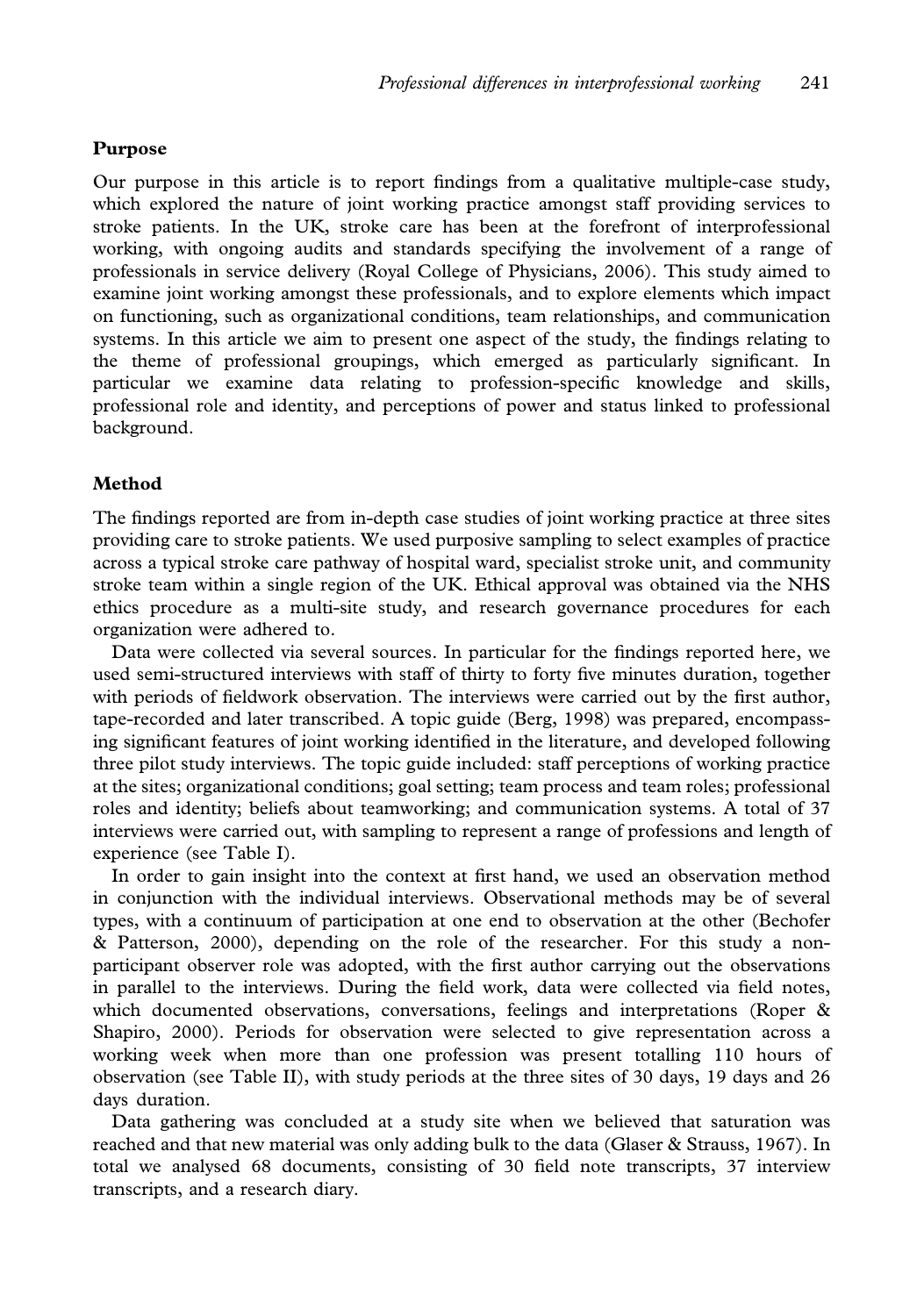| Less than 1<br>Male 2<br>Nursing<br>$\mathbf{1}$<br>$\mathbf{1}$<br>One to two years<br>Three to five years<br>0<br>Six to ten years<br>3<br>More than 10 years<br>5<br>Less than 1<br>Male 1<br>Physiotherapy<br>$\Omega$<br>One to two years<br>1<br>Three to five years<br>$\overline{c}$<br>2<br>Six to ten years<br>More than 10 years<br>$\mathbf{1}$<br>Less than 1<br>Male 0<br>Speech and Language Therapy<br>$\Omega$<br>One to two years<br>$\Omega$<br>Three to five years<br>2<br>Six to ten years<br>1<br>More than 10 years<br>1<br>Less than 1<br>Male 0<br>Occupational Therapy<br>0<br>One to two years<br>$\mathbf{1}$<br>Three to five years<br>$\mathbf{1}$<br>Six to ten years<br>1<br>More than 10 years<br>4<br>Less than 1<br>Male 1<br>Other professions (Medicine, Dietetics, Clinical Psychology)<br>1<br>One to two years<br>$\Omega$<br>Three to five years<br>2<br>Six to ten years<br>$\Omega$<br>More than 10 years<br>1<br>Less than 1<br>Male 1<br>Assistants (staff not professionally qualified)<br>$\mathbf{1}$<br>One to two years<br>$\Omega$<br>Three to five years<br>3<br>2<br>Six to ten years<br>More than 10 years<br>$\Omega$ | Profession | Years qualified | Gender   |
|------------------------------------------------------------------------------------------------------------------------------------------------------------------------------------------------------------------------------------------------------------------------------------------------------------------------------------------------------------------------------------------------------------------------------------------------------------------------------------------------------------------------------------------------------------------------------------------------------------------------------------------------------------------------------------------------------------------------------------------------------------------------------------------------------------------------------------------------------------------------------------------------------------------------------------------------------------------------------------------------------------------------------------------------------------------------------------------------------------------------------------------------------------------------------|------------|-----------------|----------|
|                                                                                                                                                                                                                                                                                                                                                                                                                                                                                                                                                                                                                                                                                                                                                                                                                                                                                                                                                                                                                                                                                                                                                                              |            |                 | Female 8 |
|                                                                                                                                                                                                                                                                                                                                                                                                                                                                                                                                                                                                                                                                                                                                                                                                                                                                                                                                                                                                                                                                                                                                                                              |            |                 |          |
|                                                                                                                                                                                                                                                                                                                                                                                                                                                                                                                                                                                                                                                                                                                                                                                                                                                                                                                                                                                                                                                                                                                                                                              |            |                 |          |
|                                                                                                                                                                                                                                                                                                                                                                                                                                                                                                                                                                                                                                                                                                                                                                                                                                                                                                                                                                                                                                                                                                                                                                              |            |                 |          |
|                                                                                                                                                                                                                                                                                                                                                                                                                                                                                                                                                                                                                                                                                                                                                                                                                                                                                                                                                                                                                                                                                                                                                                              |            |                 |          |
|                                                                                                                                                                                                                                                                                                                                                                                                                                                                                                                                                                                                                                                                                                                                                                                                                                                                                                                                                                                                                                                                                                                                                                              |            |                 | Female 5 |
|                                                                                                                                                                                                                                                                                                                                                                                                                                                                                                                                                                                                                                                                                                                                                                                                                                                                                                                                                                                                                                                                                                                                                                              |            |                 |          |
|                                                                                                                                                                                                                                                                                                                                                                                                                                                                                                                                                                                                                                                                                                                                                                                                                                                                                                                                                                                                                                                                                                                                                                              |            |                 |          |
|                                                                                                                                                                                                                                                                                                                                                                                                                                                                                                                                                                                                                                                                                                                                                                                                                                                                                                                                                                                                                                                                                                                                                                              |            |                 |          |
|                                                                                                                                                                                                                                                                                                                                                                                                                                                                                                                                                                                                                                                                                                                                                                                                                                                                                                                                                                                                                                                                                                                                                                              |            |                 |          |
|                                                                                                                                                                                                                                                                                                                                                                                                                                                                                                                                                                                                                                                                                                                                                                                                                                                                                                                                                                                                                                                                                                                                                                              |            |                 | Female 4 |
|                                                                                                                                                                                                                                                                                                                                                                                                                                                                                                                                                                                                                                                                                                                                                                                                                                                                                                                                                                                                                                                                                                                                                                              |            |                 |          |
|                                                                                                                                                                                                                                                                                                                                                                                                                                                                                                                                                                                                                                                                                                                                                                                                                                                                                                                                                                                                                                                                                                                                                                              |            |                 |          |
|                                                                                                                                                                                                                                                                                                                                                                                                                                                                                                                                                                                                                                                                                                                                                                                                                                                                                                                                                                                                                                                                                                                                                                              |            |                 |          |
|                                                                                                                                                                                                                                                                                                                                                                                                                                                                                                                                                                                                                                                                                                                                                                                                                                                                                                                                                                                                                                                                                                                                                                              |            |                 |          |
|                                                                                                                                                                                                                                                                                                                                                                                                                                                                                                                                                                                                                                                                                                                                                                                                                                                                                                                                                                                                                                                                                                                                                                              |            |                 | Female 7 |
|                                                                                                                                                                                                                                                                                                                                                                                                                                                                                                                                                                                                                                                                                                                                                                                                                                                                                                                                                                                                                                                                                                                                                                              |            |                 |          |
|                                                                                                                                                                                                                                                                                                                                                                                                                                                                                                                                                                                                                                                                                                                                                                                                                                                                                                                                                                                                                                                                                                                                                                              |            |                 |          |
|                                                                                                                                                                                                                                                                                                                                                                                                                                                                                                                                                                                                                                                                                                                                                                                                                                                                                                                                                                                                                                                                                                                                                                              |            |                 |          |
|                                                                                                                                                                                                                                                                                                                                                                                                                                                                                                                                                                                                                                                                                                                                                                                                                                                                                                                                                                                                                                                                                                                                                                              |            |                 |          |
|                                                                                                                                                                                                                                                                                                                                                                                                                                                                                                                                                                                                                                                                                                                                                                                                                                                                                                                                                                                                                                                                                                                                                                              |            |                 | Female 3 |
|                                                                                                                                                                                                                                                                                                                                                                                                                                                                                                                                                                                                                                                                                                                                                                                                                                                                                                                                                                                                                                                                                                                                                                              |            |                 |          |
|                                                                                                                                                                                                                                                                                                                                                                                                                                                                                                                                                                                                                                                                                                                                                                                                                                                                                                                                                                                                                                                                                                                                                                              |            |                 |          |
|                                                                                                                                                                                                                                                                                                                                                                                                                                                                                                                                                                                                                                                                                                                                                                                                                                                                                                                                                                                                                                                                                                                                                                              |            |                 |          |
|                                                                                                                                                                                                                                                                                                                                                                                                                                                                                                                                                                                                                                                                                                                                                                                                                                                                                                                                                                                                                                                                                                                                                                              |            |                 |          |
|                                                                                                                                                                                                                                                                                                                                                                                                                                                                                                                                                                                                                                                                                                                                                                                                                                                                                                                                                                                                                                                                                                                                                                              |            |                 | Female 5 |
|                                                                                                                                                                                                                                                                                                                                                                                                                                                                                                                                                                                                                                                                                                                                                                                                                                                                                                                                                                                                                                                                                                                                                                              |            |                 |          |
|                                                                                                                                                                                                                                                                                                                                                                                                                                                                                                                                                                                                                                                                                                                                                                                                                                                                                                                                                                                                                                                                                                                                                                              |            |                 |          |
|                                                                                                                                                                                                                                                                                                                                                                                                                                                                                                                                                                                                                                                                                                                                                                                                                                                                                                                                                                                                                                                                                                                                                                              |            |                 |          |

Table I. Breakdown of staff interviews by profession, years experience and gender.

Table II. Summary of the data.

|                                          | Site one | Site two | Site three |
|------------------------------------------|----------|----------|------------|
| Observation hours (field notes).         | 45       | 33.5     | 42         |
| Meetings attended (field notes).         |          |          |            |
| Staff interviews (interview transcripts) |          | 13       |            |

#### Data management and analysis

The QSR NVIVO software was used to facilitate storage and retrieval of the data. The transcripts were stored as individual documents, and each document was read on a line-byline basis and coded. A start framework (Miles & Huberman, 1994) of codes derived from the literature on joint working and the pilot interviews had been prepared, however this start framework was continually revised and expanded in an iterative process, as the coding proceeded. Coding was carried out in parallel to data gathering, with revisiting of all coding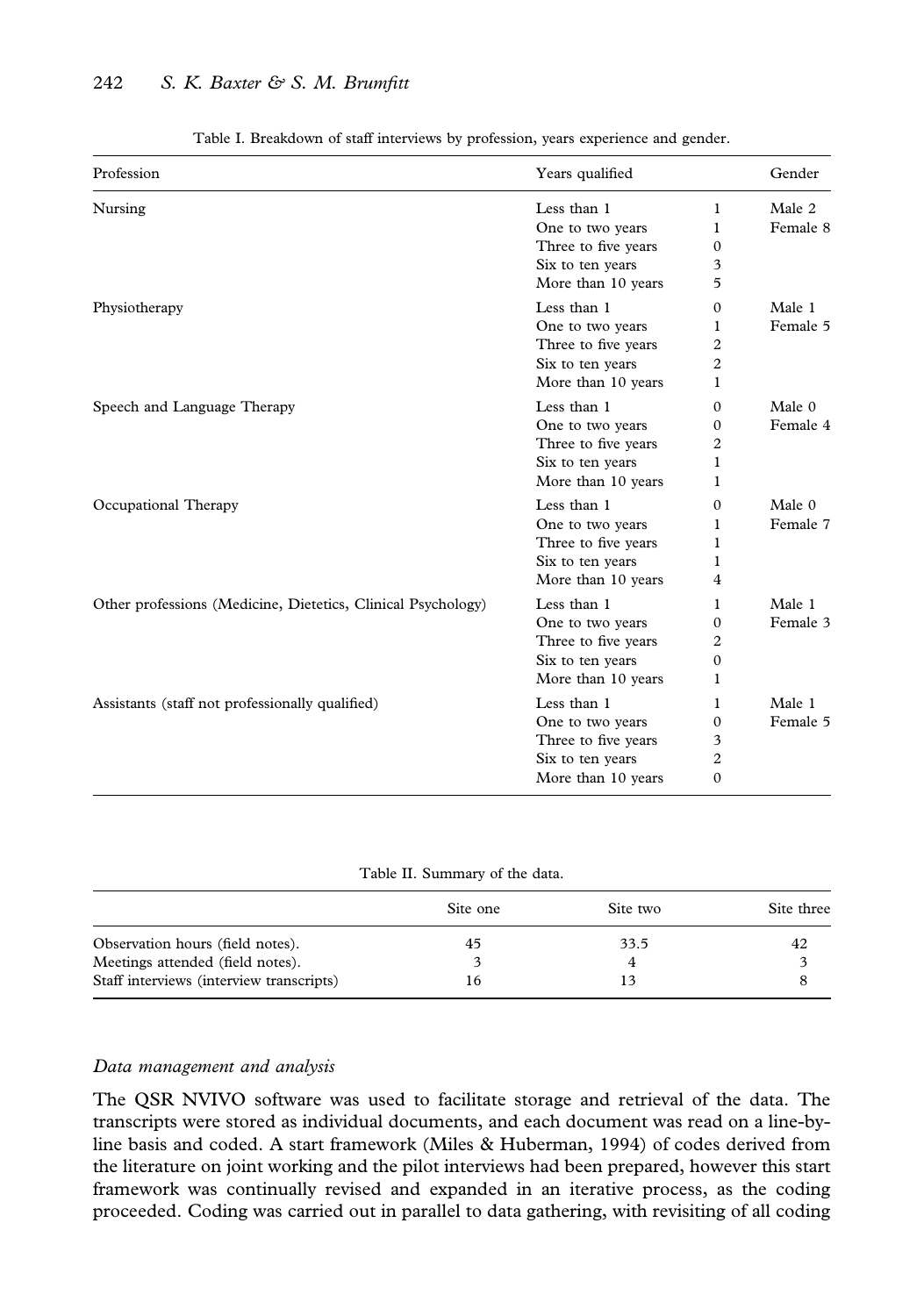at the conclusion of each case study before commencing the next, and at the conclusion of the data gathering. Emerging findings were discussed with and reviewed by the second author, and also in a process similar to respondent validation, emerging concepts were discussed with participants during the fieldwork.

# Findings

Following analysis of the data we uncovered three elements of professional groupings which are significant in interprofessional working: (i) professional knowledge and skills, (ii) professional role and identity, and (iii) power and status.

# Professional knowledge and skills

Profession-specific knowledge. The ''knowledge and skills'' code was the fourth most frequently occurring code in the data set (preceded by organizational conditions, patient experience, and role and identity boundaries), occurring in 134 passages across 39 different documents. The perception of staff was that professional differences were preserved by each having greater depth of their own specialist knowledge and skills, for example:

What marks each profession apart is actually . . . everybody has got this genericy surface bit but that once you get . . . . into this real depth of competence . . . that's almost where you have got the boundaries . . . . (Physiotherapist)

I think we all cover everything at a basic level and it's where the depth comes into it . . . it's what defines the professions. (Occupational therapist)

But I mean you can't make it generic, you can make the basic core skills generic ... but cognitive testing and psychometric testing is very specific and it's not a simple case of handing someone a questionnaire it's quite a complicated task. (Psychologist)

Knowledge and skills exchange. The field note data and the staff interviews suggested that whilst each profession had depth of profession-specific knowledge and skills, that exchange and sharing was a key feature of interprofessional working practice at the sites:

You've got a wide range of expertise .... that are round you all the time .... I think you gain more knowledge from being surrounded by people that you can hear on the telephone or hear talking between themselves. (Social worker)

They'd be asking us for guidance, but we would pass skills on to others, so we'd be saying to a physio and OT, we'd be passing skills to them and if we were doing a group we'd be passing skills to the nursing and rehab team so that they could do it without psychological input. It is about sharing skills a lot. (Psychologist)

The people here were available to have their brains picked and then we started to problem solve together. (Speech and language therapist)

They are pretty good really and they understand the importance of nutrition and you know it makes quite a refreshing change to be able to know that they're actually going to be doing their best for the people from a nutritional point of view. (Dietician)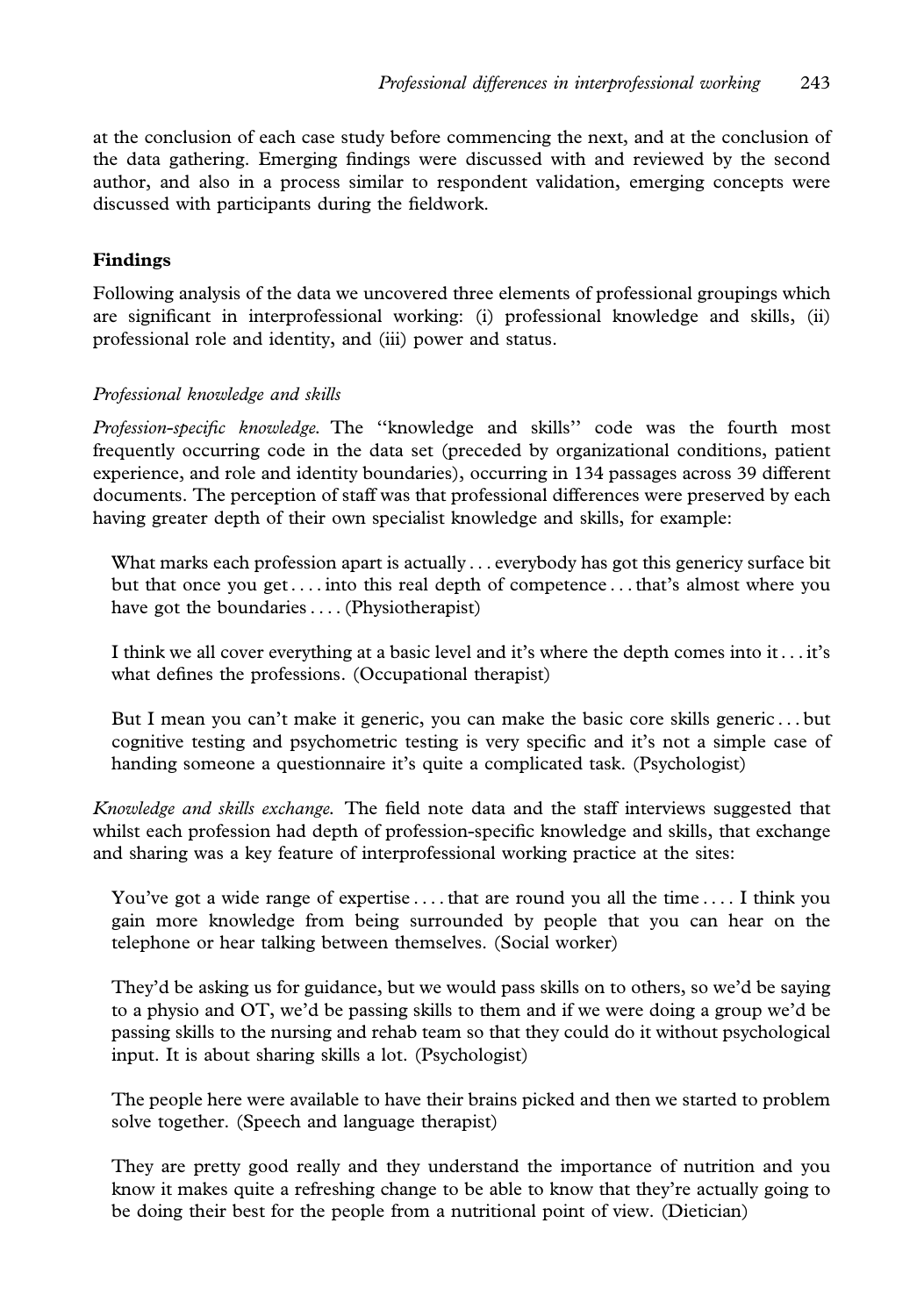# Professional role and identity

Role boundaries. In the data 143 passages (the third most frequently occurring code) are coded to ''role and identity boundaries'', with staff reporting that professional role boundaries remained clear, for example:

I know what my job is... and I know what other people's job is... I think... I don't overstep the boundaries and I don't think they do either. (Nurse)

Well obviously it's profession led ... 'cos physio and OT are not always the same ..... physios obviously .... see physio side ... OT ... OT side and so on. (Assistant)

All professions seemed to have clear role, each looking to other where appropriate when questions asked by the family. (Field notes)

People would go to the person they would know would be the best source of identifying what to do about it. So here there's not conflict with people deciding without going to the right person first. (Occupational therapist)

Some staff described the importance of clarity in professional roles:

I think when you are sharing tasks you can become confused as to where your role is. . . um . . . in just . . . . . you do need to hold on to where you are, 'cos I think multidisciplinary working and working as part of a team does not involve splitting roles. (Psychologist)

I think that's where you can get a little bit of the conflict ... if it's like well that's my role . . . if people are not confident in what they are able to offer. (Physiotherapist)

I think you need to be very confident about where your own boundaries are. (Occupational therapist)

Data coded to ''nurse role'' is the most frequently occurring of the data describing individual profession roles, being present in 110 passages across 37 documents. At all three sites staff referred to nursing as being in a unique co-ordinating role, which was different to that of other professions:

They tend to be the ones right in the middle of everything. (Physiotherapist)

We pull everything together we're the ones in the middle. (Nurse)

The nursing role was described as being the provider of personal and basic needs care, but also as relating to medicines and medical needs, and thus being different from the allied health (therapist) roles, for example:

Nurses would talk more about medication and continence and things. (Occupational therapist)

I think it's that they think you're a nurse so you're things medical and pressure area care and things like that as opposed to rehab the actual rehab. (Nurse)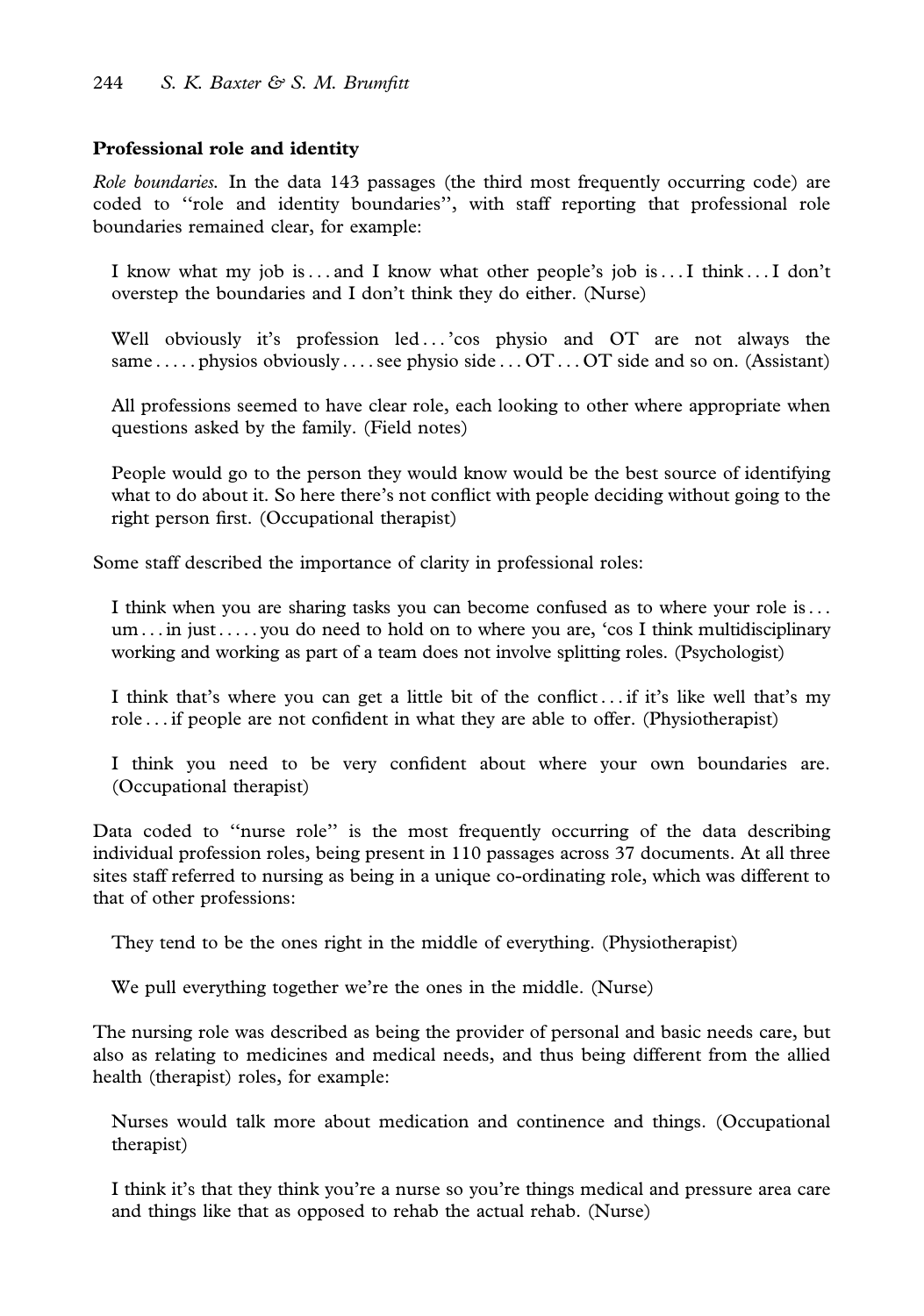Another staff group that was perceived as ''medical'' rather than ''rehabilitation'' were the doctors/consultants:

Yeah it's discussed in the MDT, but they normally set the goals ... and work towards them . . . . that's their part of the job if you like. (Doctor)

At one point the consultant drew the distinction between patients who were ''medical'' and those who were ''rehab''. (Field notes)

Role substitution and role blurring. Whilst professional roles seemed clearly defined, it was interesting to note that for professions that had less presence at the locations, elements of their role could be taken on by other staff if needed, for example:

A little bit, I would say there is role blurring on here . . . I think when it's necessary there is . . . if people are around . . . then you don't necessarily need to have to. (Speech and language therapist)

No SLT present, medic asked nurse for each patient whether they were swallowing all right and nurse gave information. (Field notes)

There was some evidence of nursing taking on a role that encompassed elements of all the therapy professions. At the hospital sites this was linked to this profession having a twentyfour hour presence, for example:

I mean that's very much blurring of roles . . . cos we're not here at night. (Physiotherapist)

The occupational therapy role seemed the least well defined, with some variation between the sites:

It's well who co-ordinates the whole package who's really there to sort it all out to make sure they go home with everything that they need .. and that to me feels a bit hit and miss . . . kind of . . . often the OT picks that up. (Physiotherapist)

The OT is going to know most about perception and cognition . . . although now we've got more psychology input that's going to be an interesting . . . more of a merger that will develop. (Occupational therapist)

Boundaries are getting slightly blurred . . . . . um . . . because the home visit for example is an area which is predominantly the  $OT \dots$  area and it's for us to set it up for us to decide who goes . . . and it gets very much on here like it's a joint thing with the OT and physio. (Occupational therapist)

Professional identity. During the interviews professional identity was explored by asking participants where they felt their loyalties lay, to the team or to their profession. Staff frequently referred to themselves and their colleagues as being ''the team'' in discussions, however, in contrast to this espoused team membership, it is interesting to note that there was variation amongst staff as to whether they saw their identity as a team member or as a member of their profession. Some staff linked their perceived identity as a team member to feelings of closeness achieved by regular contact and smaller staff numbers, for example: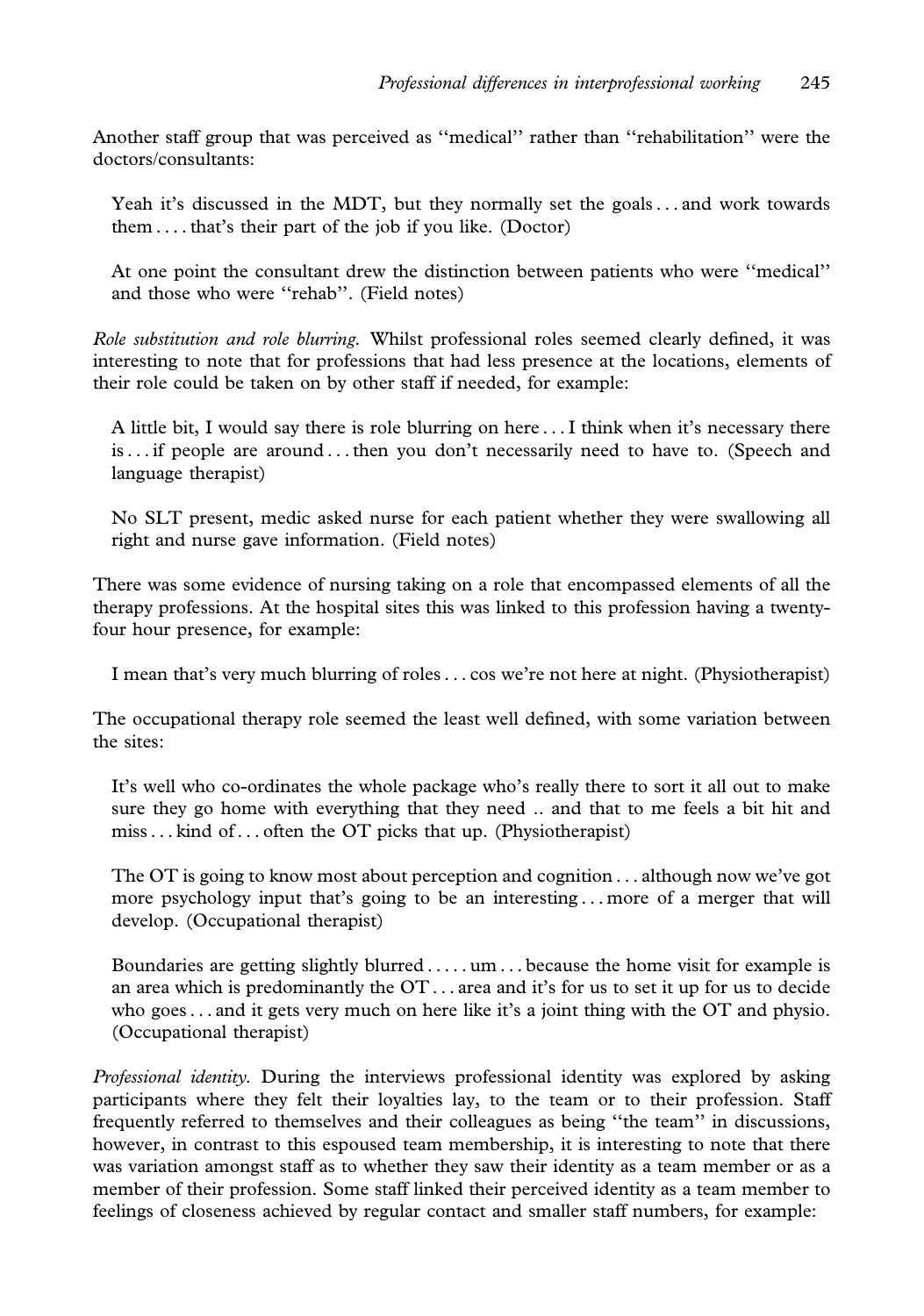I do see myself as part of the physio department . . . .but um. I probably feel my loyalty is more to the stroke unit than the physio department as a whole because it is too big. (Physiotherapist)

I would say probably slightly a larger percentage to the team . . . than to the OT service cos I am based here and these are the people that I work with every day. (Occupational therapist)

However, professional identities remained strong, in particular relating to notions of duty of care, and everyday patient treatment:

Primarily I am a physiotherapist and my responsibilities are to the patient. (Physiotherapist)

I also do think that it is important . . . where you do keep that professional identity because there's dangers in not doing that . . . and there's risks associated with that particularly in a climate that's ever changing and the fact of litigation and things like that. (Nurse)

It doesn't matter whether you are a nurse or a therapist or whatever. . . but obviously you have got a registration that you have to fall back on ..that you have to be able to demonstrate . . . that you are competent in things. (Nurse)

# Power and status

Decision-making. There are 80 passages coded across 31 documents for "doctor role" in the data, second only in number to ''nursing role''. This is surprising considering that at two of the sites patients were required to be medically stable to be transferred there, and that one of these sites had no doctor as part of the team. Despite having an infrequent presence, the medical staff had status as decision-makers, for example:

Nurses emphasising need for medical confirmation of discharge for patients indicated, and other team members also using medic as discharge tool. (Field notes)

It is his ultimate responsibility but he can't make those decisions alone and sometimes they still do try and  $do \dots$  this is the decision and if you don't agree with it... tough (Speech and language therapist)

Decisions re discharge seem to be taken solely by the consultant, one occasion when he seemed to have put back discharge date, only staff nurse knew about it, no-one else. (Field notes)

There has to be a discharge form which the medics have to sign. (Nurse)

However, in contrast to this, there was evidence of some staff perceiving there to be an erosion of these traditional status assumptions:

I don't see a consultant being at the top of the tree . . . because I see that 99% of the time we can manage without one. (Speech and language therapist)

It should be a circle with everybody in it..I don't think it should be . . . a hierarchy . . . a sort of pyramid with the consultant at the top  $\dots$  the rest of us at the bottom  $\dots$  I think that's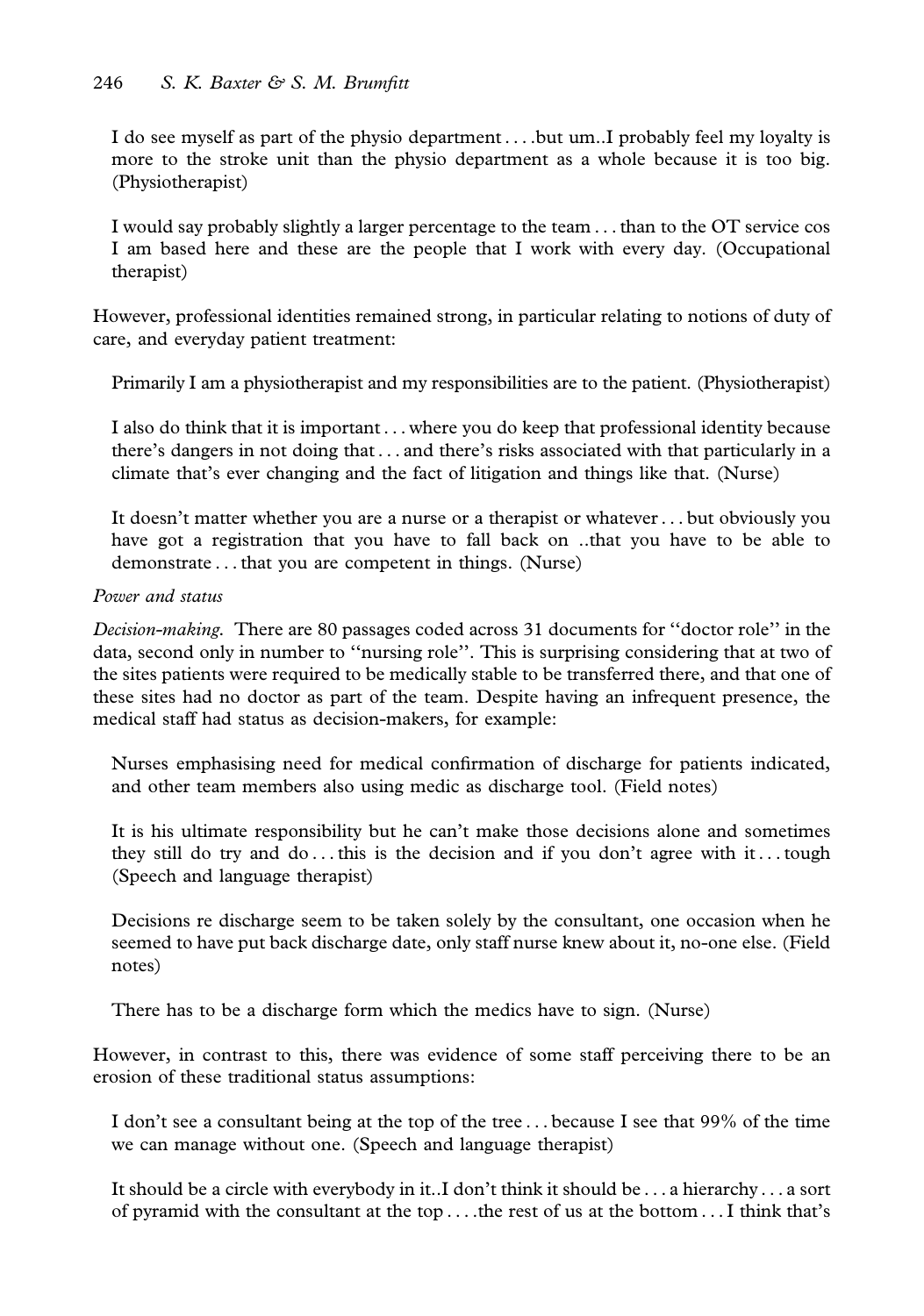wrong  $\dots$  cos  $\dots$  I think that yes the consultant is the highly paid highly qualified um..professional . . . but they have quite a limited role. (Occupational therapist)

There was some evidence of the other professions having discussions regarding decisions amongst themselves, prior to meetings where medical staff would be present:

We know what those patient's problems are, in depth and the medics don't because they only come on . . . you know . . . if that patient needs any medical input . . . .or once a week when it's MDT... that we can guide the medics into what might be more appropriate. (Physiotherapist)

Context. It was also perceived that the particular context of stroke care impacted on traditional power and status assumptions. The community site had no allocated medical staff, and participants reported that this created differences between hospital-based and community interprofessional working in terms of leadership and responsibilities:

At the moment the team functions without a medic ... .which is.. interesting ... but they function quite well without a medic . . . . we do have access . . . .you know if we do want to access . . . but it's not medic driven. (Occupational therapist)

It's easier in In-Patients [hospital setting] because you can always relate it back to the consultant . . . .if there was a problem then it always relates back to the consultant . . . . . whereas if something goes wrong here it's always the therapist that has been involved or therapists. (Physiotherapist)

Staff also contrasted status in the ''medical model'' view of care in acute medicine, to the more ''rehabilitative model'' needed in stroke care:

Sometimes in a medical model their way of working is the one to go with . . . however in a team like this when it's rehabilitation . . . the medical model isn't the right model to take. (Speech and language therapist)

Because it's rehab orientated we get more recognition from the medical staff . . . .on a rehab ward than we would do on an acute ward. (Occupational therapist)

# Discussion

Our purpose in this article was to explore the influence of professional differences in staff perspectives on their working practice at three sites providing care for stroke patients. We have described three elements of professional groupings that seemed significant in staff functioning, these being (i) professional knowledge and skills, (ii) professional role and identify, and (iii) power and status.

The findings describe professional differences at the study sites being clearly preserved, associated with individual professions having depth of particular knowledge and skills. This preservation of differences may be explained by examining the literature on professional education and clinical reasoning. Authors in this field highlight that the acquisition and continuing development of profession-specific knowledge and clinical reasoning is currently not fully understood, but can be considered to be more than a collection of knowledge and skills (or competencies) that can be easily transferred. Fish and Coles (2000) describe the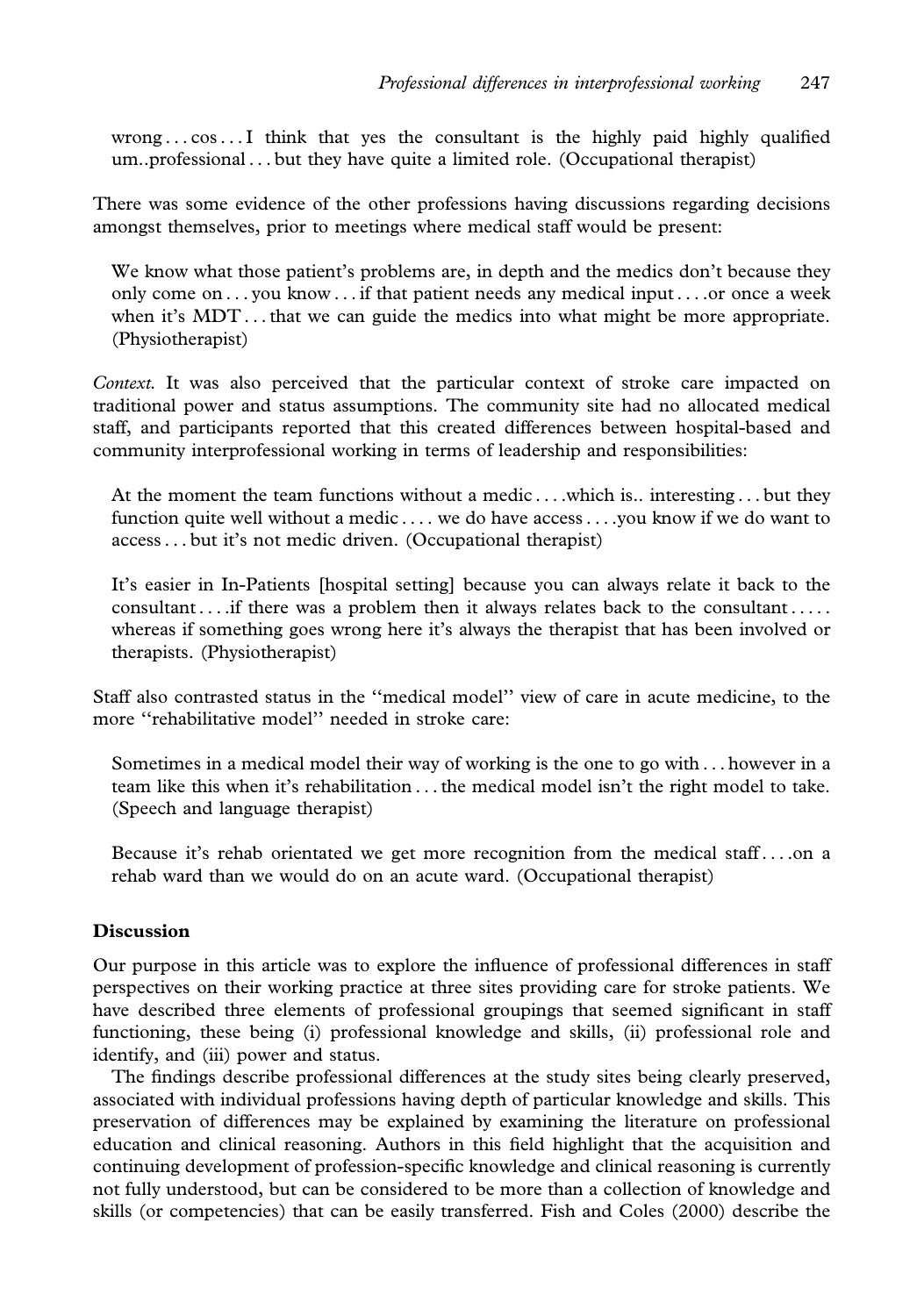"professional artistry", Schön  $(1983)$  the "grey areas of practice", and Hall  $(2005)$  the ''cognitive map'' unique to each professional achieved by practitioners as they gain experience and become ''expert'' (Dreyfus & Dreyfus, 1986). This study has found that depth of knowledge and skills was perceived as the central element preserving professional differences, suggesting the need for further understanding of the nature of professionspecific knowledge.

The findings regarding knowledge and skills relate closely to the second element of functioning examined, that of professional role and identity. Authors such as D'Amour and Oandasan (2005) propose that knowledge exchange will result in the reforming of professional roles. In support of this, the study found that there was some blurring of roles, for example highlighting the nursing role as taking on knowledge and skills from the therapy professions. There was also some evidence in the data of role substitution, when staff were able to take on some elements of a role if a profession was absent.

However, whilst some role substitution was possible, we argue that the study in fact found little evidence of role boundary blurring, with role clarity being apparent in observed and reported practice at the sites. Whilst participants in this study recognized that knowledge and skills transfer was a feature of their working practice, and this may have enabled some role substitution to occur, this transfer did not seem to have impacted on traditional role demarcations. Indeed, some staff identified the need for clear boundaries. This finding suggests that the reformation of professional boundaries may be more complex than a simple exchange of knowledge and skills, and the impact of any reduction of role clarity may need further investigation.

An interesting aspect of roles at the sites was the distinction drawn by participants between professions with primarily medical versus rehabilitative roles. This seemed to be a widespread perception of professional difference, possibly formed by processes of professional socialization, or particular discipline perspectives. Professional practice has been described as encompassing tacit knowledge (Rogers, 2004), complex clinical reasoning (Boshuizen & Schmidt, 2000; Higgs & Jones, 2000), and enculturation (Bromme & Tillema, 1995). We suggest that these elements may need to be examined further if professional differences are to be understood.

In regard to professional identity, there was variation amongst staff whether they saw themselves firstly as a member of their particular profession, or predominantly as a team member at that site. The importance of the preservation or erosion of professional identity has been highlighted by other studies (Davoli & Fine, 2004; Pellatt, 2005; Williams & Sibbald, 1999), with processes of establishing professional identity and changing identity in a team context being complex. The findings from this study suggest that organizational factors such as team size and regular contact were important in establishing a team rather than professional identity.

Another aspect of professional differences that the literature highlighted is the element of power and status. In the data this element was most closely associated with decision-making and the medical role, seeming to suggest that changed healthcare practice to date has had little impact on changing power and status assumptions. It is important to note however, that the perception amongst participants was that the sites were operating in a mostly nonhierarchical system. At the acute sites medicine had the role of decision-maker in terms of the process of patient care (i.e., referrals on to other agencies, further testing, discharge) and medication. At these sites patients were also admitted ''under the care of the consultant'', thus preserving this ultimate decision-making role.

However, although the data describes the power of the medical staff in relation to decision-making, it seemed that this was a perception that was perpetuated by all, but which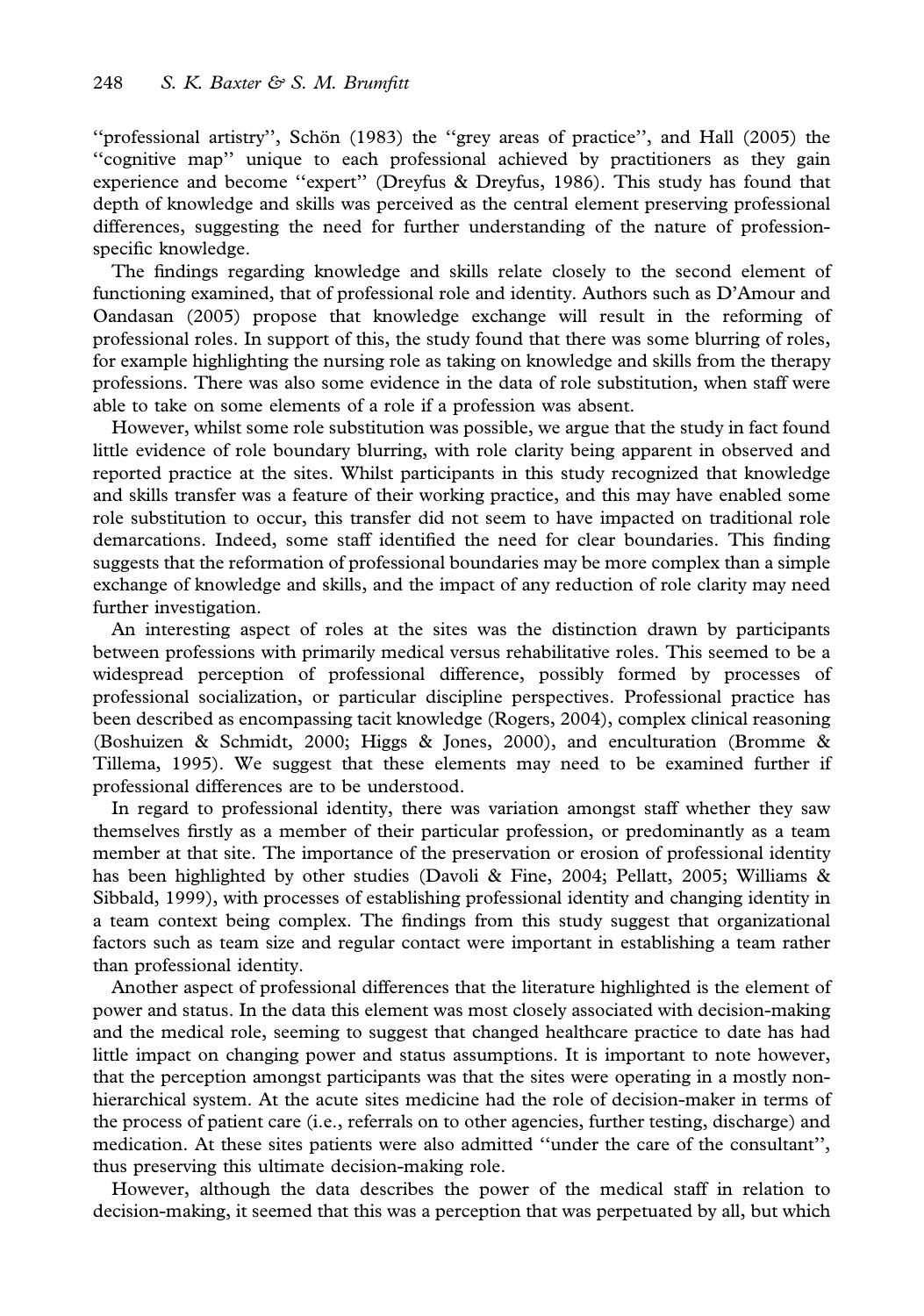was not always the reality with non-medical staff sometimes reaching consensus amongst themselves, and able to influence decision-making by this association. On these occasions it seemed that the status of medicine was preserved but not necessarily the decision-making power. Payne (2000, p. 142) describes power as ''a matter of perception not actuality''. Applying a Social Exchange Theory view or a Co-operation Theory view of joint working (see Loxley, 1997), even where there may be some sharing of the power of decision-making via joint working, it is hard to identify a circumstance where medicine could be seen to benefit from erosion of its' status.

The findings regarding the influence of context and healthcare model on power and status assumptions are also of significance in this discussion. The client care pathway of patients who have had strokes is that of decreasing involvement of medicine as care moves from acute to rehabilitation in the community, and the perception of staff was that interprofessional working was different in these contexts. In the community context there seemed to be a ''status equal'' position, which may have been associated with little or no medical involvement, a finding supported by Hugman (2003) and Colyer (1999). Also, it seemed that as care became less acute and ''medical model'' orientated, that medicines' dominant position was eroded.

### **Conclusions**

Qualitative studies such as this are helpful methods for developing greater understanding of complex phenomenon, such as interprofessional working practices. The influence of professional differences emerged as an important factor within interprofessional working. The findings highlight that the significant elements of professional groupings in interprofessional practice are: knowledge and skills; professional role and identity; and power and status. We suggest that the influence of these needs to be fully considered in understanding and implementing changes to healthcare working practice. Further work is needed, in particular, to investigate the area of professional knowledge acquisition and exchange in joint working. In this article we have argued that professional knowledge is a complex area of professional difference. The importance of context and models of healthcare raise the possibility that issues of professional differences may vary between patient groups and working locations, and this needs further exploration.

**Declaration of interest:** The authors report no conflicts of interest. The authors alone are responsible for the content and writing of the paper.

#### References

- Beattie, A. (1995). War and peace among the health tribes. In K. Soothill, L. Mackay, & C. Webb (Eds.), Interprofessional relations in health care. London: Edward Arnold.
- Bechofer, F., & Patterson, L. (2000). Principles of research design in the social sciences. London: Routledge.
- Berg, B. (1998). Qualitative research methods for the social sciences, 3rd edn. Needham Heights, MA: Allyn and Bacon.
- Biggs, S. (2000). User voice, interprofessionalism and postmodernity. In C. Davies, L. Finlay, & A. Bullman (Eds.), Changing practice in health and social care. London: Sage.
- Boshuizen, H., & Schmidt, H. (2000). The development of clinical reasoning. In J. Higgs & M. Jones (Eds.), Clinical reasoning in the health professions. Edinburgh: Butterworth-Heinemann.
- Bromme, R., & Tillema, H. (1995). Fusing experience and theory: The structure of professional knowledge. Learning and Instruction, 5(4), 261–267.
- Colyer, H. (1999). Interprofessional teams in cancer care. Radiography, 5, 187–189.
- D'Amour, D., & Oandasan, I. (2005). Interprofessionality as the field of interprofessional practice and interprofessional education: An emerging concept. *Journal of Interprofessional Care*, 19(Suppl. 1), 8–20.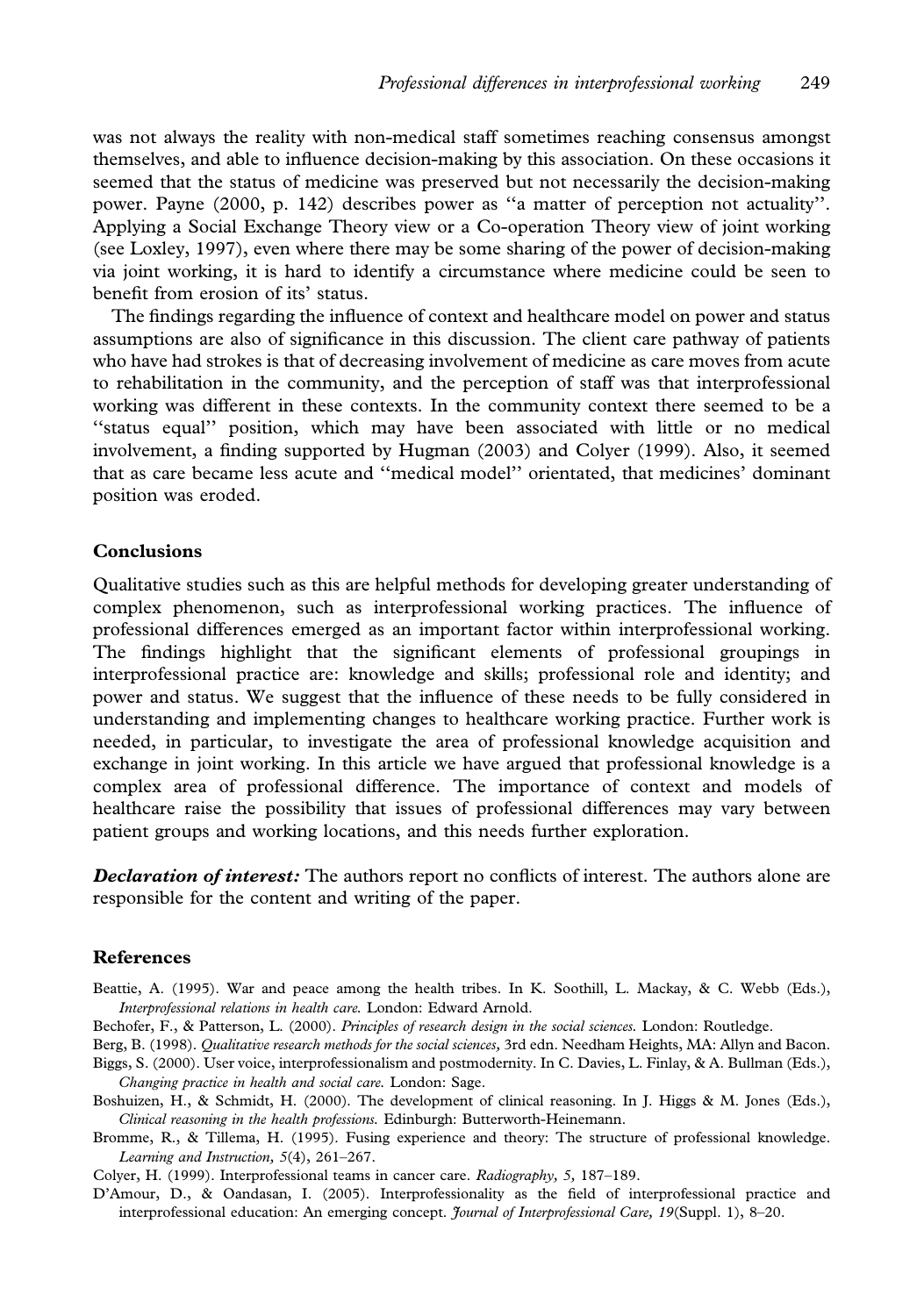- Davoli, G., & Fine, L. (2004). Stacking the deck for success in interprofessional collaboration. Health Promotion Practice, 5(3), 266–270.
- Department of Health. (2004). The NHS Improvement Plan. London: Department of Health.

Department of Health. (2000a). The NHS Plan: A plan for investment, a plan for reform. London: Department of Health. Department of Health. (2000b). The NHS Workforce Strategy. London: Department of Health.

- Department of Health. (2000c). Meeting the Challenge: A strategy for the allied health professions. London: Department of Health.
- Dreyfus, H., & Dreyfus, S. (1986). Mind over machine. The power of human intuition and expertise in the era of the computer. Oxford: Blackwell.
- Firth-Cozens, J. (2001). Multidisciplinary teamwork: The good, bad and everything in between. *Quality in Health* Care, 10, 65–69.
- Fish, D., & Coles, C. (2000). Seeing anew: Understanding professional practice as artistry. In C. Davies, L. Finlay, & A. Bullman (Eds.), Changing practice in health and social care. London: Sage.
- Fitzpatrick, J., While, A., & Roberts, J. (1996). Key influences on the professional socialisation and practice of students undertaking different pre-registration nurse education programmes in the United Kingdom. International Journal of Nursing Studies, 33(5), 506–518.
- Fitzsimmons, P., & White, T. (1997). Crossing boundaries: Communication between professional groups. Journal of Management in Medicine, 11(2), 96–101.
- Glaser, B., & Strauss, A. (1967). The discovery of grounded theory. New York. Aldine De Gruyter.
- Hafferty, F., & Light, D. (1995). Professional dynamics and the changing nature of medical work. Journal of Health and Social Behaviour, 35. [Extra Issue: Forty years of medical sociology: The state of the art and directions for the future], 132–153.
- Hall, P. (2005). Interprofessional teamwork: Professional cultures as barriers. *Journal of Interprofessional Care*, 19(Suppl.), 188–196.
- Higgs, J., & Jones, M. (2000). Clinical reasoning in the health professions. In J. Higgs & M. Jones (Eds.), Clinical reasoning in the health professions. Edinburgh: Butterworth-Heinemann.
- Hornby, S., & Atkins, J. (2000). Collaborative care: Interprofessional, interagency and interpersonal, 2nd edn. Oxford: Blackwell.
- Howkins, E., & Ewan, A. (1999). How students experience professional socialisation. International Journal of Nursing Studies, 35, 41–49.
- Hubbard, G., & Themessl-Huber, M. (2005). Professional perceptions of joint working in primary care and social care services for older people in Scotland. *Journal of Interprofessional Care*, 19(4), 371–385.
- Hugman, R. (2003). Going round in circles? Identifying interprofessional dynamics in Australian health and social care. In A. Leathard (Ed.), Interprofessional collaboration: From policy to practice in health and social care. Hove, Sussex: Brunner-Routledge.
- Humphris, D., & Masterson, A. (2000). *Developing new clinical roles*. Edinburgh: Churchill Livingstone.
- Jeffery, A., Maes, J., & Bratton-Jeffrey, M. (2005). Improving team decision-making performance with collaborative modelling. Team Performance Management, 11(1/2), 40–50.
- Kennedy, Professor Sir Ian (2006). Learning from Bristol: Are we? London: The Healthcare Commission.
- Lahey, W., & Currie, R. (2005). Regulatory and medico-legal barriers to interprofessional practice. *Journal of* Interprofessional Care, 19(Suppl.), 197–223.
- Leathard, A. (2003). Introduction. In A. Leathard (Ed.), Interprofessional collaboration: From policy to practice in health and social care. Hove, Sussex: Brunner-Routledge.
- Loxley, A. (1997). Collaboration in health and welfare. London: Jessica Kingsley.
- Mann, K., Ruedy, J., Millar, N., & Andreou, P. (2005). Achievement of non-cognitive goals of undergraduate medical education: Perceptions of medical students, residents, faculty and other health professionals. Medical Education, 39, 40–48.
- Miles, M., & Huberman, A. (1994). Qualitative data analysis, 2nd edn. London: Sage.
- Page, S., & Meerabeau, L. (2004). Hierarchies of evidence and hierarchies of education: Reflections on a multiprofessional education initiative. Learning in Health and Social Care, 3(3), 118–128.
- Payne, M. (2000). Teamwork in multiprofessional care. Basingstoke: Palgrave.
- Pellatt, GC. (2005). Perceptions of interprofessional roles within the spinal cord injury rehabilitation team. International Journal of Therapy and Rehabilitation, 12(4), 143–150.
- Rogers, T. (2004). Managing in the interprofessional environment: A theory of action perspective. *Journal of* Interprofessional Care, 18(3), 239–249.
- Roper, J., & Shapiro, J. (2000). Ethnography in nursing research. Thousand Oaks, CA: Sage.
- Royal College of Physicians. (2006). National Sentinel Stroke Audit. London: Royal College of Physicians.